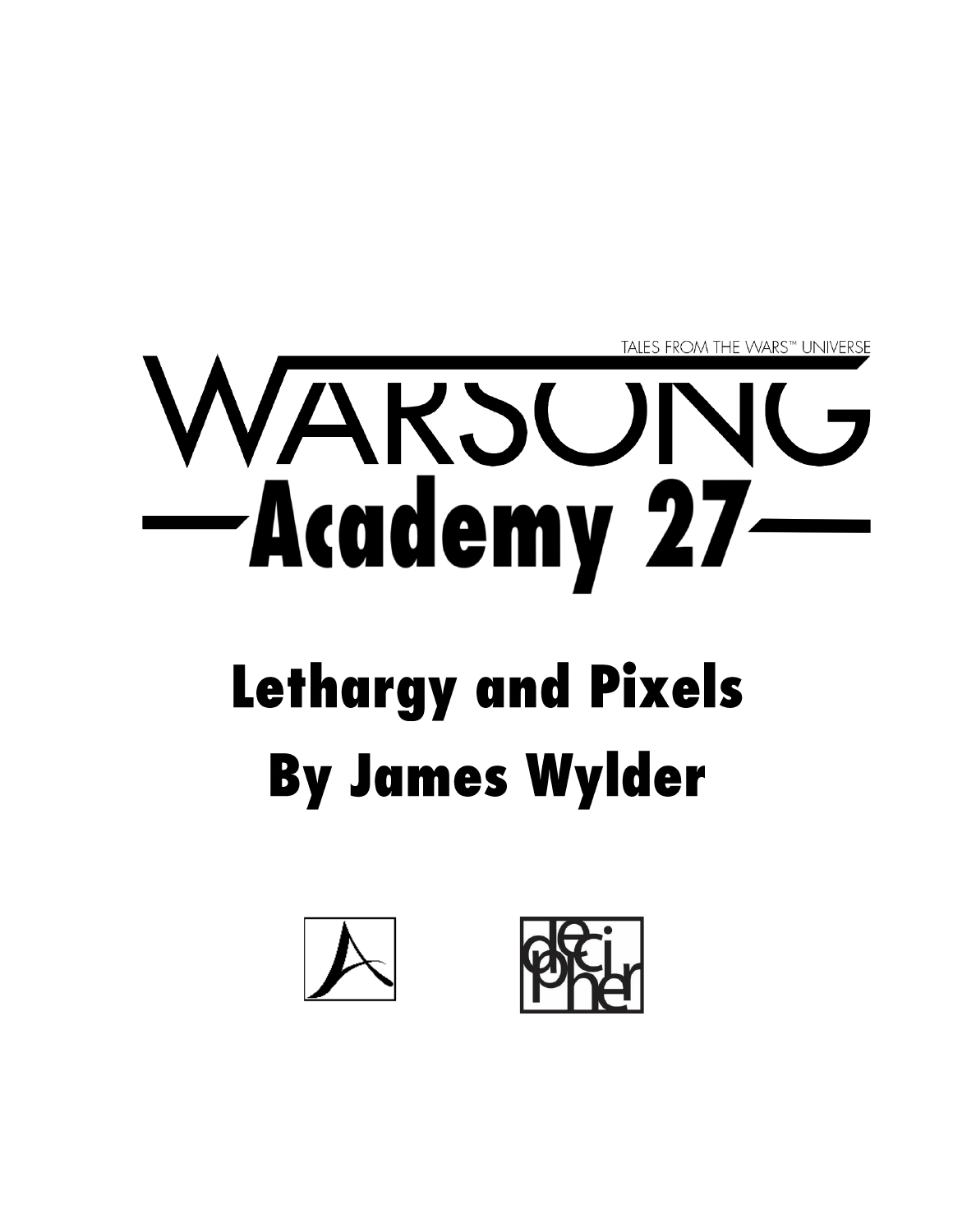"She hasn't left her room in days, you really need to drag her out of there."

Jhe Hei Ran sighed, "That's not true. Sang Mi would never be that inconvenient to us. She comes out of her room for meals and to do chores. Then she goes back into her room."

Mrs. Jin, Jae Hyun's mother, gave her a look. "That's just never leaving her room with an asterisk on it. Can I be blunt with you?"

"You're going to be anyway so go for it."

"You've spoiled the child. I know she's your only girl, but she'll be a grown woman soon and she's not going to be able to get away with this sort of behavior then."

"Full offense," Hei Ran said, 'but she's not your daughter."

The other woman frowned, "Do what you wish, but she's going to have to stop this nonsense at some point."

"It's hardly nonsense."

"She was your mother, it should be you this torn up."

"I am torn up."

"Then you shouldn't have to hold it in because your daughter is being a brat!"

Hei Ran gave a pleasant smile. "I hope you enjoyed the tea, but I need to attend to some matters."

She mumbled, but took the hint.

"Sang Mi?" Sang Eun rapped at her door. There was no reply, but the door budged at the knock. His sister was there on her bed, VR headset covering her eyes and ears. She'd been logging into virtual reality far too much the last few days. The Gongen government technically had limited the amount of hours youth were allowed to spend in VR, but Sang Mi didn't have a hacker nickname for nothing. As Kalingkata, she easily knew how to fake her biometric data. He let out a loud sigh, it's not like she could hear him anyway. Still, he had to get her attention somehow.

\* \* \*

"What do you come to me for, Drakesword?"

Sang Mi raised her sword to the dragon. "I need you to teach me the path of the scales, in order to..." She stopped. The dragon model was glitching, and now rotating while continuing its animation as though it still was sitting on the ground, which it was now clipping though. "...come on."

"It's because you installed too many mods."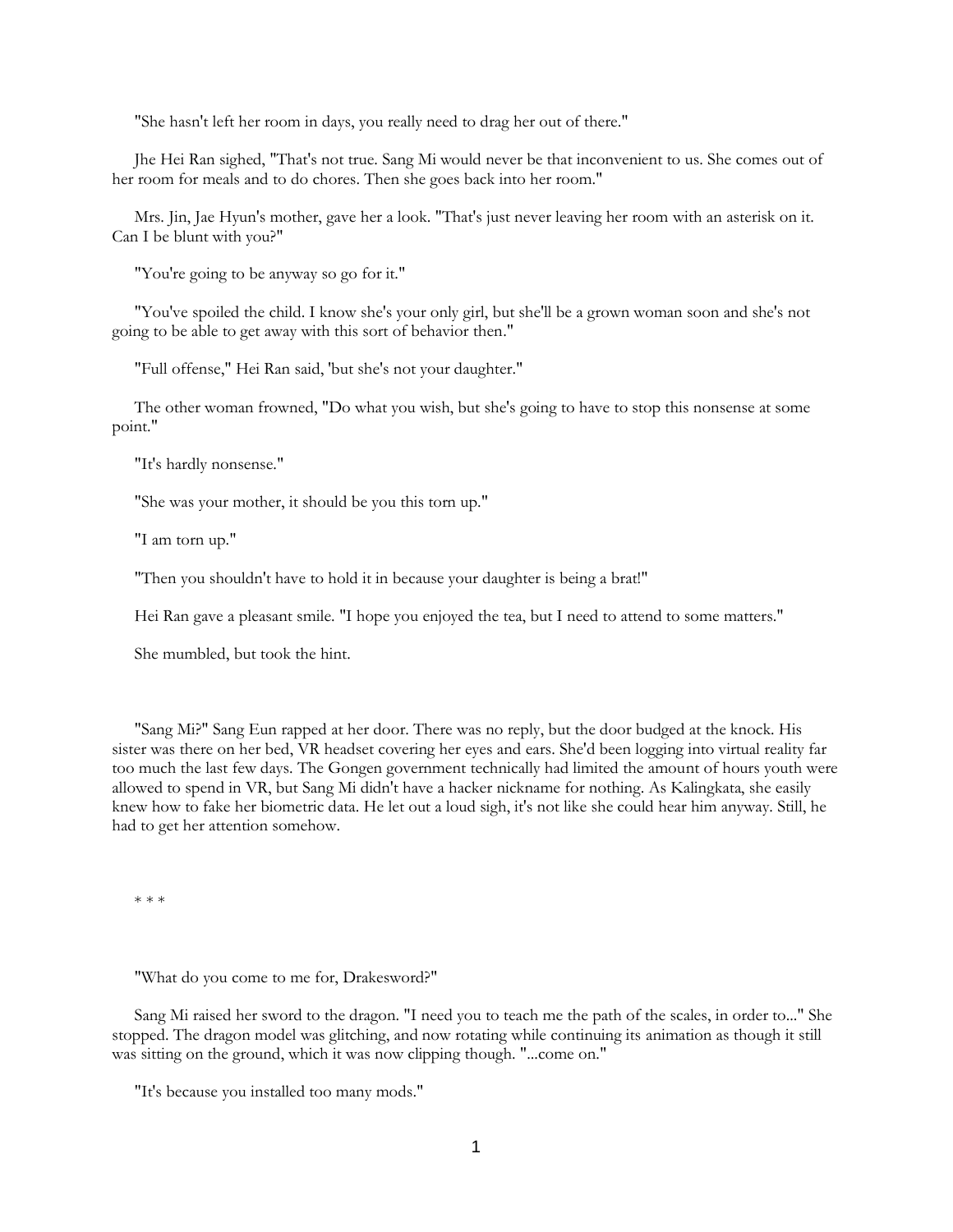She turned around to see another player avatar, this one an elf warrior with a bow. She stroked her digital beard. "Talinata?"

"That's me."

"What are you doing in my game? It's a single player game for a reason. Did you hack in?" she said bitterly.

"You installed like, two-thousand mods. Including the local multiplayer one."

She thought for a moment, "Haha, oh, whoops."

He nodded, "...So it's new years eve."

"Congratulations."

"Everyone from school is going to the celebrations."

"Well Mazel Tov to you all."

He rubbed his rather smooth elven forehead, "You should come with us. It'll be--"

"Fun? I'm good. No need to bother me. I'm having plenty of fun here in Welkinedge."

He gestured at the dragon, which was now twitching in a weird loop of animation as it was half clipped into the ground, "You've played this game like eighty times!"

"Well they keep porting it and improving the graphics instead of releasing a new one, so honestly this isn't a 'me' problem as far as I see it."

"Could you be serious?"

"Could you leave me alone?"

"Why are you being like this?"

"Just go to the festival without me Talinata, go have fun. I'll be just fine right here... after I reload the checkpoint so the dragon loads properly."

Talinata pulled up his bow, which caused his sister to raise an eyebrow and look at the dragon, but he instead shot her in the throat.

"What the hell?" she yelled as she pulled off the VR helmet, he lifted up his own.

"Sorry to resort to extreme measures. But everyone really wants to see you. You haven't hung out with any of our friends since..."

"...Yeah I know. Stop reminding me." She turned over in bed, pulling the covers over her head.

"So you're just going to not do anything?"

She shrugged beneath the sheets.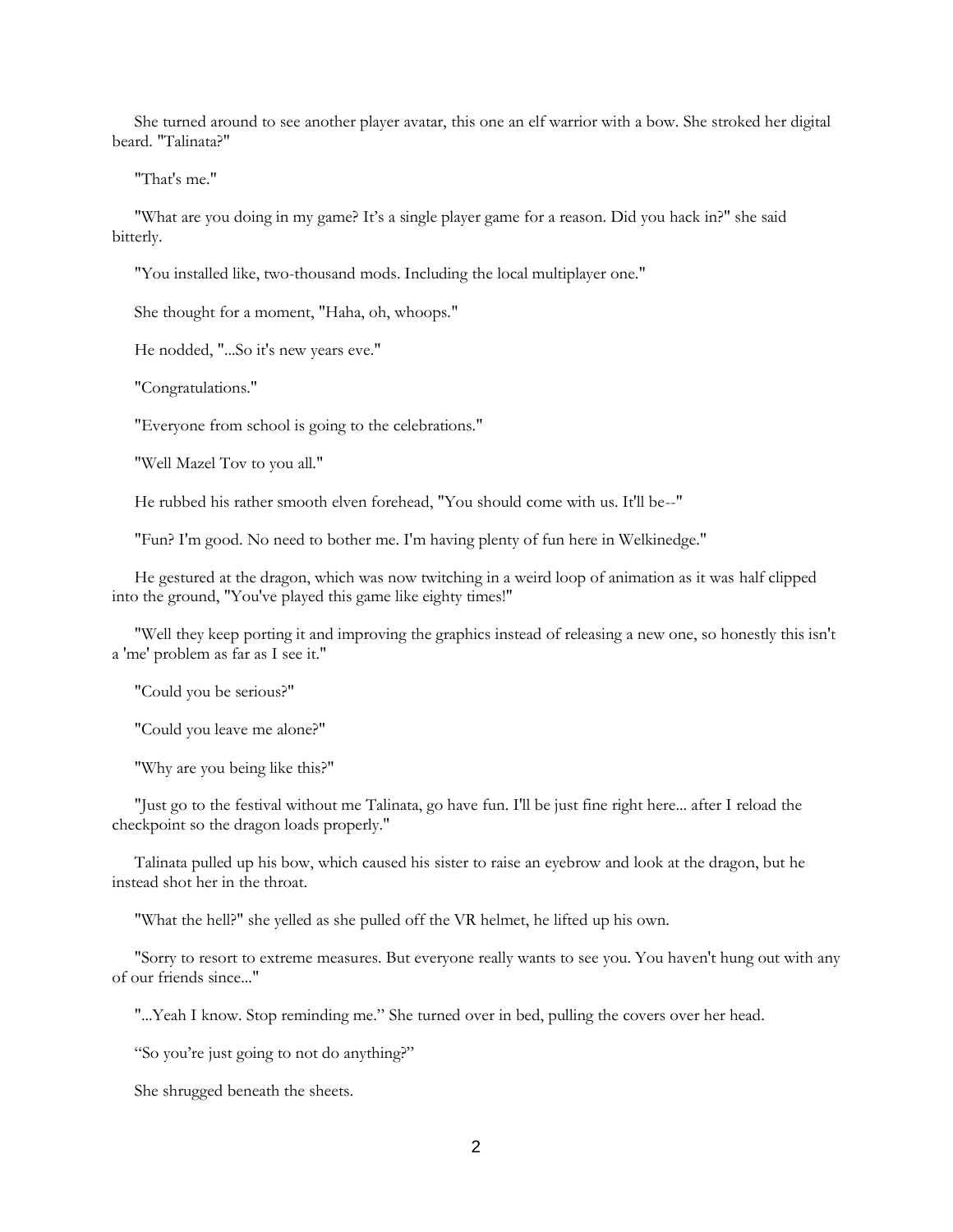He hesitated to ask about her medical implant that injected her medications, like antidepressants, into her bloodstream directly but… maybe he had to. "Is your implant working?"

She pulled the sheets back to scowl at him, "Just because I'm sad doesn't mean my implant is broken. I can just have feelings. Those happen."

"…Sorry. Sorry. But… look everyone is worried about you."

"Then if I stay here long enough they'll forget about me and stop."

Talinata let out a sigh that was so long that his sister was actually a little impressed by it. "Stop it. Just… stop. Look, how about you get in the shower and get dressed, and you meet me in the living room in half an hour, and if you don't I'll leave without you."

"Great, have a good trip."

He just sighed again, and left the room.

She put her VR Helmet back on, and for a few minutes began to play again, before she threw it off, and sat up in bed, moaning into the empty space.

"Shit," she said, and slowly made her way to the shower.

It took her 45 minutes, but Talinata had lied and waited for her anyway.

 $* * *$ 

The whole gang, which was so big that Talinata and Kalingkata were both sure they were going to break up into chunks pretty quickly, was assembled over by the Tori Gate in front of the Temple. She was impressed that Talinata had somehow gotten Li Xiu, Ryan, Tsetseg, Bashrat, Jae Hyun, and even JackBox all in one place. Everyone was dressed up nice, which was fun to see.

"Why are we here?" Kalingkata asked right off. "None of us are Shinto. Literally, not a single one of us is Shinto, like, come on now, are you Shinto, Li Xiu?"

"Good morning to you too, Sang Mi."

Talinata slid his sister's arm through the crook of his ebow, she latched on without complaint. "We all just thought it was appropriate we were to pay our respects, since the shrine is hosting the festival here."

"Mmm," Kalingkata replied. "And why do you need me for that?"

"Because you know all about how to properly pay your respects at these shrines, you taught me how to do it when we were kids, remember?"

She looked up at him incredulously, "I learned how to do that by watching anime. I am literally not an expert."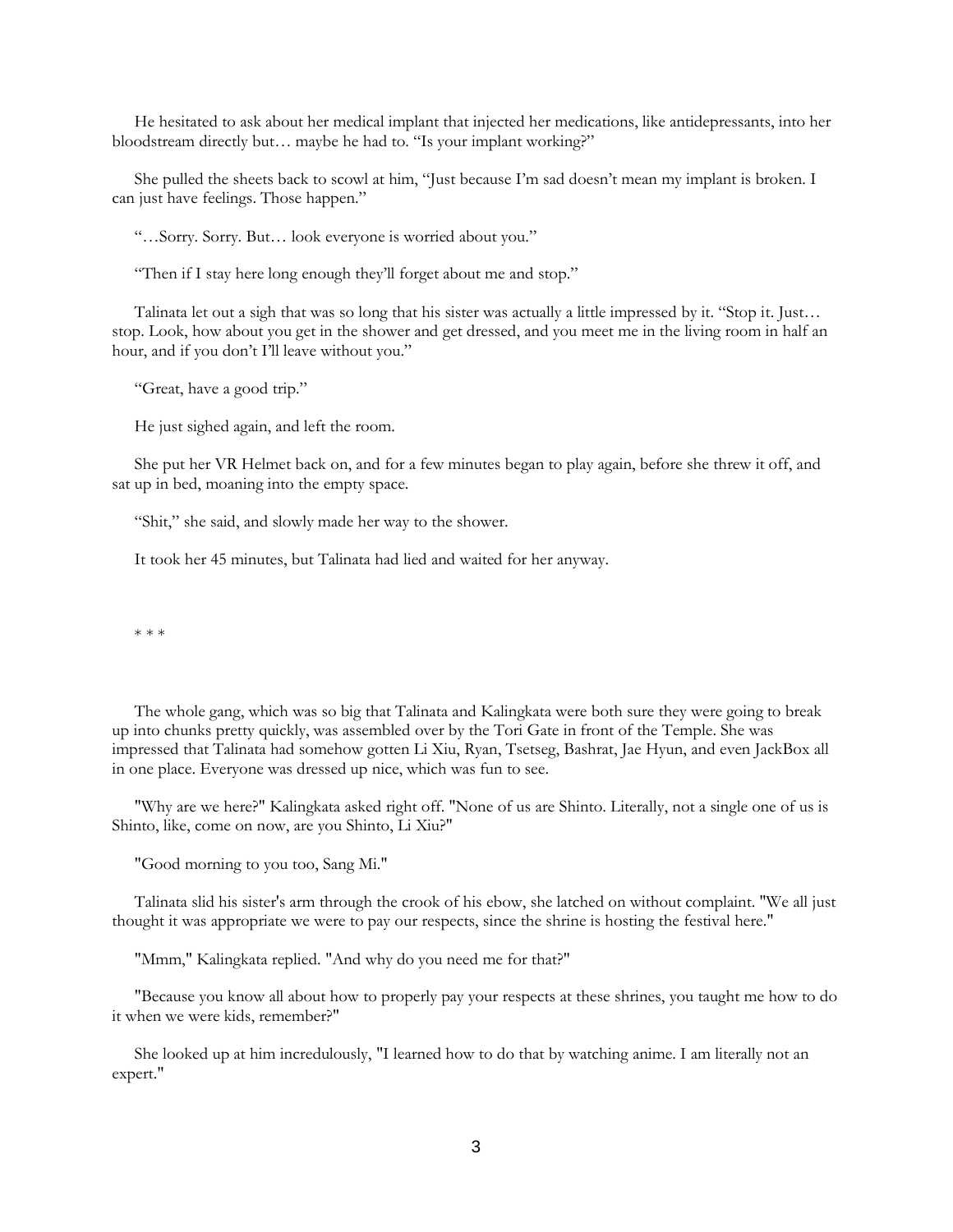Her friends all looked at her expectantly.

"...You literally know how to do this as well, Talinata."

They continued to stare. They had clearly discussed this beforehand. Jerks.

"...Fine. So first off, you're not supposed to do this when you're mourning, so I can go back home now."

"But then who will tell us what to do?" Tsetseg said with the tone of someone reading a line off their phone.

Sang Mi sighed. "Cool. I'll just do the ritual purification part like... extra." She went up to the Tori Gate, and bowed, then walked around it. "Do what I do, and don't go through it. I forget why but that's important."

They all followed her directions, and then went over to the purification area, where they all used the water to purify themselves. Sang Mi did it twice. There were tons of people at the shrine for the New Years, and it was obvious that everyone could have followed what all the other visitors were doing, and other than Ryan, they all had already done this before. Ryan had clearly looked up instructions online anyway. But, frustratingly, their plan was working. As she led them along, she didn't stop feeling sad, but her mind was elsewhere enough she didn't feel overwhelmed by it. The frustration also distracted her. So there was a lot to be annoyed about.

She led them through the motions, how many times to clap, tossing the coin in, ringing the bell, all while complaining, "I told you, I'm not even Shinto, I'm not even Japanese!" but by the time they'd all finished she was, while not joking along with everyone, at least not scoffing at their jokes. The weights around her ankles, the clouds above her head, they were still there, but she found it easier to drag herself forward. Tapping on her forearm, she scolded her implant. "You couldn't find it within yourself to give me a little extra juice today, huh?"

It did not respond.

"We were going to get lunch together," her brother said, slipping her hand back into the crook of his arm.

"But mom and dad…"

"Are getting to have some time to themselves for once."

"What about Min Jun?"

"He actually has friends too, you know."

She gave a single laugh, despite herself. "Sounds fake."

"I didn't believe it at first either. I think he might even be dating this boy in his legal program." He grinned at her look of obvious skepticism. "Come on then, have lunch with us."

"It's not like I have a choice, you're just dragging me around."

"Of course you have a choice."

"Waiting at the train station till you're done?"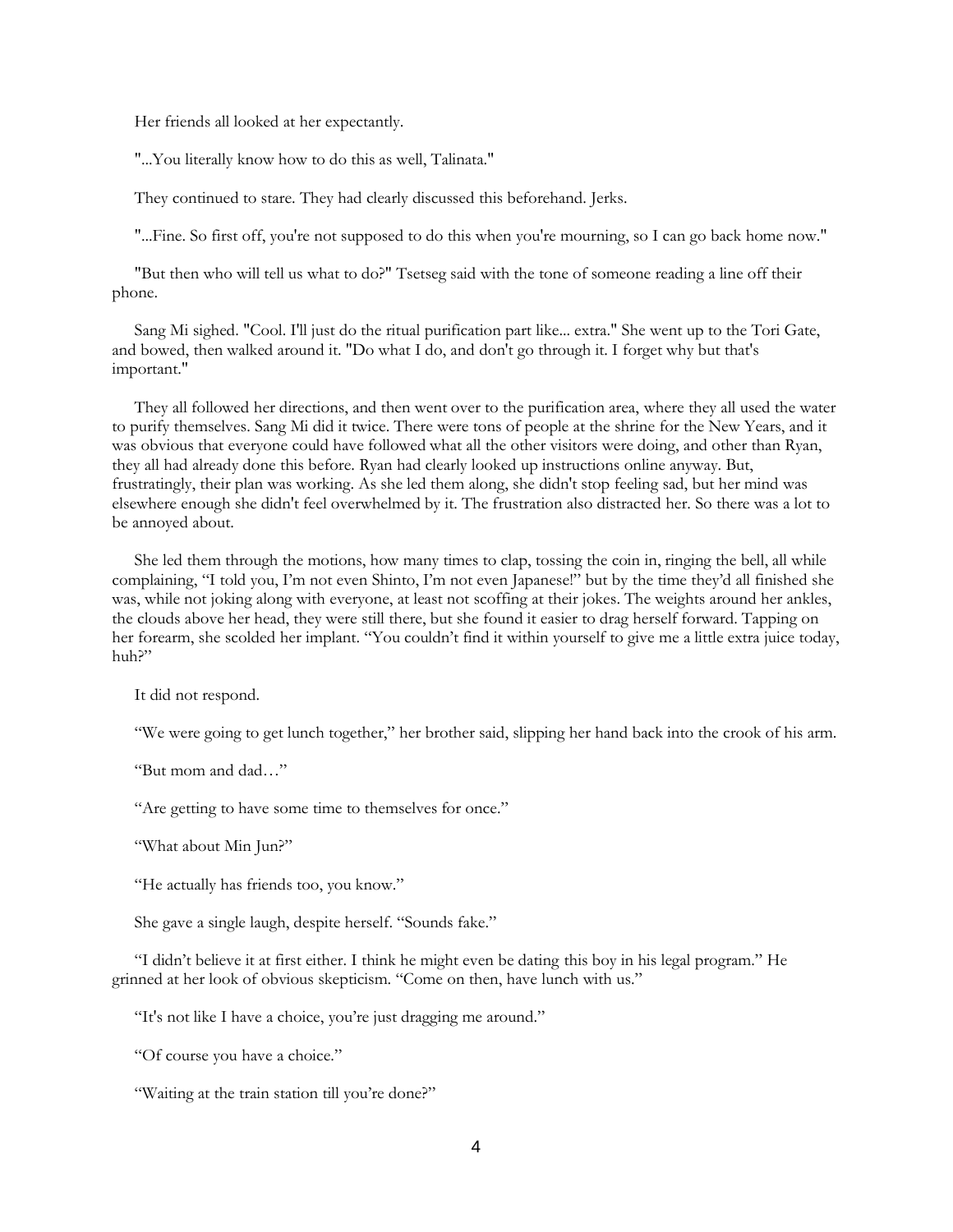"Something like that."

"My knight in shining armor."

They entered the restaurant in much higher spirits, though Sang Mi was still a little distant. But at the very least she was rolling her eyes at Jae Hyun's unintentionally bad jokes, and Talinata's intentionally bad ones. However, when the host brought them over to their table and the waitress arrived, Sang Mi couldn't look away from her. There was something about her when she started speaking. She couldn't place it.

"And what would you like, Miss?"

"Huh?"

Li Xiu laughed. "You've been staring at her this whole time, it's rude to hit on the serving staff."

She sighed, "I wasn't…" She looked back at the waitress. What the heck was so familiar with her. "…Lemon Chicken please."

She smiled back, and took the menu from her. The conversation kept going but her mind kept going to the waitress… This continued until someone was snapping in front of her face.

"Huh, what?"

Ryan sighed. "She returns from the depths."

"Something on your mind?" Tsetseg asked.

"…Something is unusual about the waitress."

Many eyebrows were raised. "Like?" Li Xiu asked.

"She was blonde?"

"Blonde people exist, Sang Mi."

"Like, naturally blonde."

"...Still exist, yeah."

"But like..." she gave up. But there was something about their waitress… she couldn't exactly place, but she seemed familiar. "...never mind."

Li Xiu looked at the others, and then made the decision to broach a topic they'd all been thinking of broaching openly, but hadn't. "Hey, Sang Mi. We're all here for you, you know that right?"

"Yes," Jae Hyun added in with perhaps too much enthusiasm. "We are definitely all here to support you, including me, who is also here."

Tsetseg gave him an awkward side eye.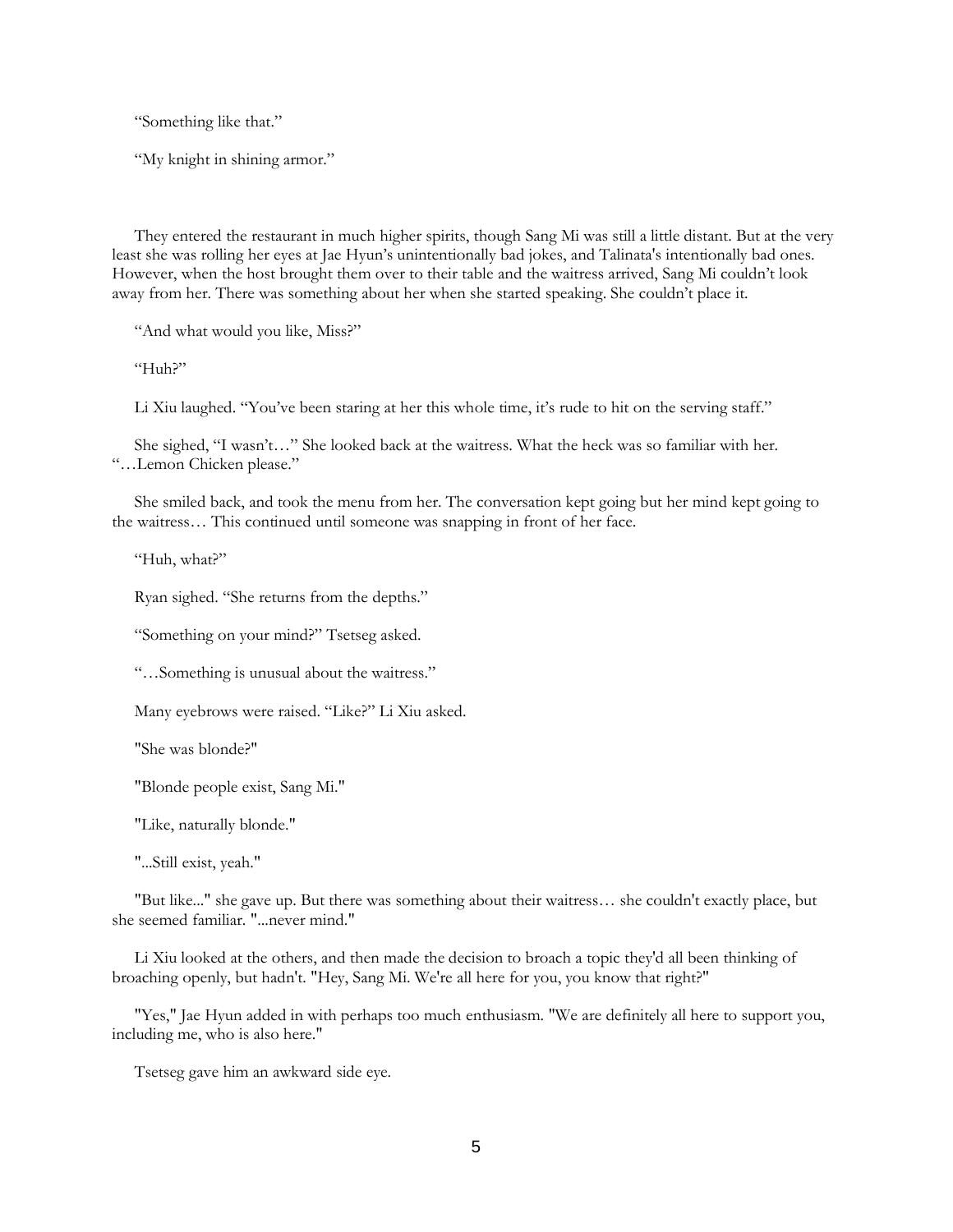"...Thanks everyone. It's just all been really hard on me... losing Grandma... and then everything with Kyon happened..."

There was a collective silence. JackBox looked at Talinata, Talinata looked at Li Xiu, Li Xiu looked at Jae Hyun, Jae Hyun looked at Ryan, Ryan looked at Tsetseg, who looked at Bashrat, who did not look up from his phone and spoiled the whole sequence.

JackBox made a fake coughing sound, "Heyyy, Kalingkata so um... what exactly happened with uh... Kyon?"

Sang Mi looked up, tears bubbling in her eyes, "Oh god, I guess I didn't tell you guys... I just assumed you saw it on social... sorry. I didn't..." she made a weak little 'hic' sound as she held back a sob. Talking about it was hard, and her other thoughts were wiped away by the flood of emotions. Jae Hyun and JackBox both looked like they were either about to pounce on Sang Mi with comfort or fight someone in the Flying Cat parking lot. Sang Eun looked confused and worried. Li Xiu was focused. Tsetseg was biting her fingernails. Ryan was glancing between everyone. Bashrat did not look up from his phone.

"...It's just..." she took a deep breath. "...Kyon and I... we..." She closed her eyes, and turned her head slightly to the side. "We broke up!" She immediately began crying. Long deep sobs that she covered her eyes to shield from view.

Everyone stared in confusion. Bashrat actually did look up from his phone. Many significant glances were then made.

*Did you know about this?* multiple glances conveyed to Talinata.

Talinata, who did not understand the full extent of the question, shook his head just slightly.

"When you say, broke up, you mean dissolved a business partnership?" Jae Hyun ventured.

Sang Mi tilted her head in confusion and lowered her hands. "N-no? Is that a joke?"

"...Then you mean you... broke up a thing called Kyon?"

Sang Mi just looked more baffled.

Her brother stepped in. "...She means Kyon, her now ex-boyfriend?"

Jae Hyun gave a very large nod. Comically large to the point he lost the balance of his chair a little.

"...So she's single?" JackBox said, then amended, "which is a bad thing."

"Yes, I'm also sorry to hear this news. Which is not good news that I didn't know was going to be good news and is kind of bad news--wait--no actually is bad news, because of... reasons."

Tsetseg reached a hand out. "We're all here for you, Sang Mi!"

"Oh, Tsetseg!" she got up, and instead of taking the hand ran around the table and hugged Tsetseg. JackBox and Jae Hyun quickly realized they had made a tactical blunder.

"…Yes, we're all behind you!" JackBox said standing up.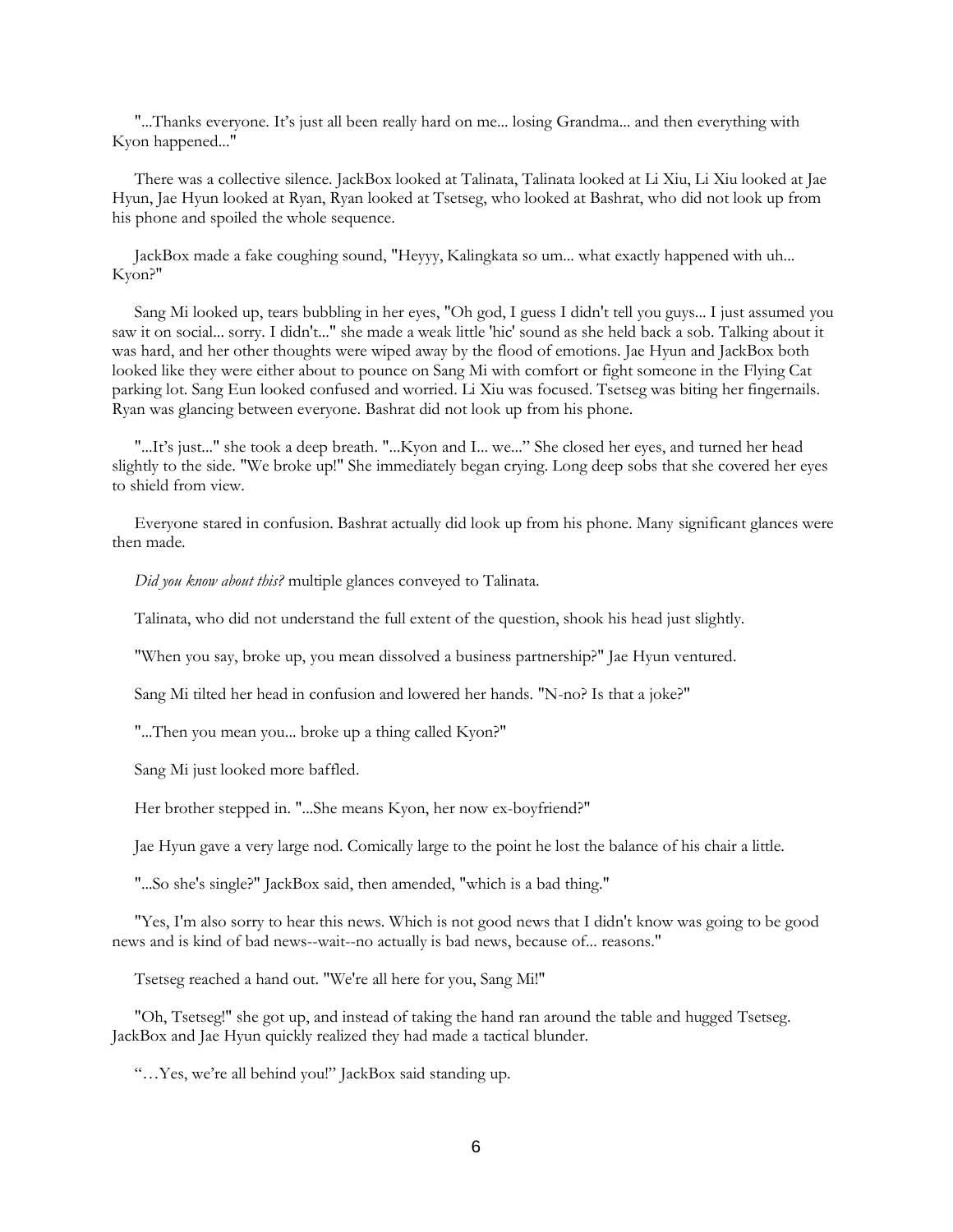"…The most behind you!" Jae Hyun, somehow managing to stand up more than JackBox did, which would have seemed like a technical impossibility before that moment.

"Kyon is the worst!"

"Worse than Satan!"

"You deserve better!"

"He wasn't good enough for you anyway!"

Sang Mi finished sobbing into Tsetseg's breast and looked up, "You guyyysss!" she said, and then started crying again but in a different way.

They continued hurling affirmation at her till their food arrived, and it seemed like things were finally going well.

"…We met at church you know, he goes to Academy 2, as you all know," - they didn't - "and then we happened to be at the same track meet the last year of middle school-"

"Wait you do sports?" Bashrat asked.

"Er, yeah? Me and Talinata. We do Track and Field and Cross Country, we have since you've met us…. Right, like you guys all knew that?"

The rest of the table tried to awkwardly lie and nod that they absolutely had, except for Tsetseg who shook her head no. JackBox and Jae Hyun exchanged a look of mutual confusion.

"…After the 4 by 4 relay he offered me some Gatorade and we got talking, and then we just started going on dates. We would go to church together too, joke around in the pews before Mass…"

"...Then why didn't we see him on Christmas?" JackBox mused aloud.

Sang Mi's eyes began to water again. "Do you think that's why he dumped me? Because we weren't together on Christmas? But he said his family was going to Hozin—"

"No I'm sure that's not it!" JackBox said just below a shout, then hunched down as eyes turned.

"I just don't understand… why would he dump me like this so quickly after a year and a half? It just doesn't make sense!"

"...Wait after a year and a WHAT?" Jae Hyun said.

"I know, just threw all that time away so quickly…" She shoved a giant chunk of lemon chicken in her mouth, and Li Xiu took this opportunity to change the subject with all the subtlety of a sledgehammer.

"So, when we get back from break, I was thinking of making a film…"

\* \* \*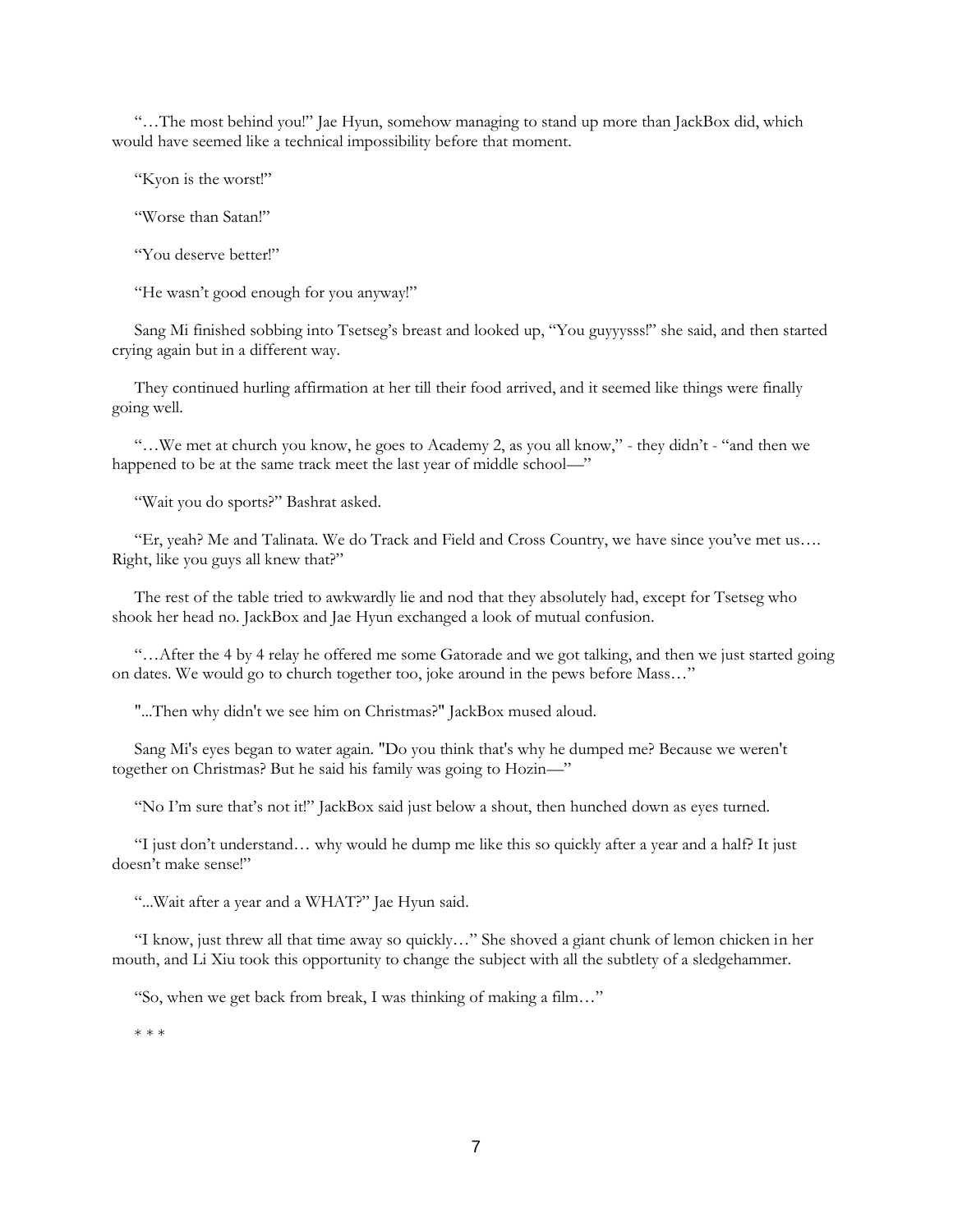The mood was a lot cheerier after they'd left the Flying Cat, and the conversation had shifted once again from Li Xiu's idea for a feature film (which none of them had quite been able to follow, as it was unclear if it was a sci-fi epic, a mobster flick, a romantic comedy, or starred a talking dog which they would make talk using peanut butter and then dub over in post production. Each of them pushed back the terrible suspicion that the true answer was "all of the above".) Now they were discussing the latest Janice Rose song, and whether she'd come to Gongen as part of her tour again with how interplanetary politics were going.

"My dad actually listened to the song after he realized I kept listening to it," Tsetseg said. "I felt a little embarrassed then that most of the lyrics were the words 'love love baby'."

"I mean, I'm just glad he's trying to take an interest in what you like--" Ryan began, before trailing off as the words "Love Love Baby!" began to get louder. The co-incidence caused the group to veer towards the sound.

A big stage had been erected, where a group of bots dressed in stylish clothes was performing the same set of dance moves on an endless loop. To some of the group, those dance moves were instantly recognizable.

"Is that..." Sang Mi began.

"It is," her brother finished.

"...What is it?" Ryan asked.

"It looks like some sort of dance video game," Li Xiu said.

"Not just any dance game!" Kalingkata shot back.

"THE dance game!" Talinata finished.

"...Okay," Li Xiu said unimpressed.

"FREEDOM DANCE X-TREME!" the twins said together, doing a loosely in unison twirl and pose. JackBox and Jae Hyun clapped, with secondary motives. Tsetseg and Bashrat clapped, because it was well timed. Ryan clapped because everyone else was clapping.

Li Xiu just stared. "...When you say X-Treme, you're pronouncing the X separate like..."

"It's spelled with an X and a hyphen in roman letters, yeah."

Li Xiu let out a long tired breath. "You know I remember when I hung out with people who had taste."

"So... right now?" Kalingkata replied.

Li Xiu opened her mouth to give a witty retort, but her mouth slowly closed as she saw Kalinkata's eyes widen, and then narrow. All eyes then turned to follow her gaze. There, in the sign up line for the Freedom Dance X-Treme competition, were a boy and a girl, holding hands, and laughing together. Kalingkata seemed to be caving in on herself seeing them, her heart breaking again in real time. It did not take the rest of them long to figure out exactly what was going on.

"Is that--" Ryan asked.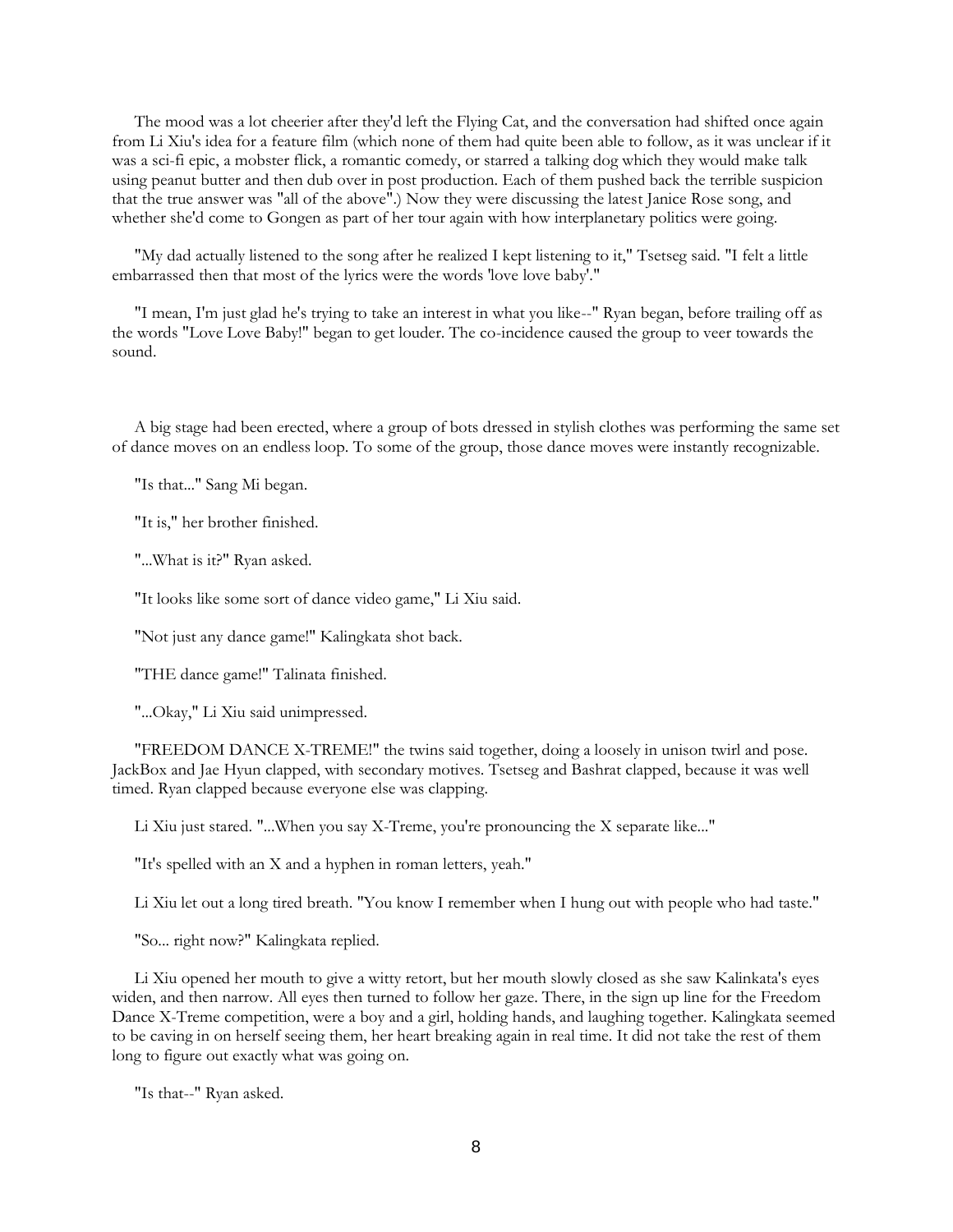Kalingkata just nodded, "I guess he did have someone else lined up..."

Jae Hyun and JackBox both looked ready to march off and declare war, but Talinata gave them a sharp look that made them both settle down. He looked back at his sister.

"Let's go enter. Together. Yeah?"

She looked back into his eyes, and nodded with a thin smile. "Yeah, together." She turned back to the others. "Cheer us on, yeah?"

JackBox and Jae Hyun whispered something to each other, and that was sure suspicious, but they assented that they would indeed cheer them on very much, so much, all the much. With that out of the way, the twins got in line. While there were a lot of people around them, they were all strangers, and it felt in a way like they were finally alone. Sang Mi exhaled, and Sang Eun got behind her and rubbed her shoulders. "You're tense as hell."

"It's been a big day. And we're entering the same contest as Kyon. Of course I'm tense."

He kept up the massage, "So, I have a suspicion."

"...Okay."

"I don't think everyone else realized you had a boyfriend."

She frowned, "That's impossible. It's not like I didn't mention him."

"You didn't very often, and when you did he was your all-star sports champion, in the top of his class, boyfriend who went to another school so you hadn't met him."

There was a long pause, "Oh shit they really didn't think I had a boyfriend!?!"

"Yep."

"That explains--"

'Yep."

"But then that means--"

"Uh huh."

There was a long silence. "...Let's trade off."

"No that's okay."

"Don't be a dummy." She forced him around, and dug her fingers into his shoulders. They were rock hard with tension.

She looked up at him, and he turned his head so she could see that he knew that she knew. "...How stressed are you?"

He slumped, closing his eyes, as someone told them to keep the line moving, and Kalingkata gave them some snark as she pushed her brother forward. "...I'm barely keeping it together," he said as she shoved him.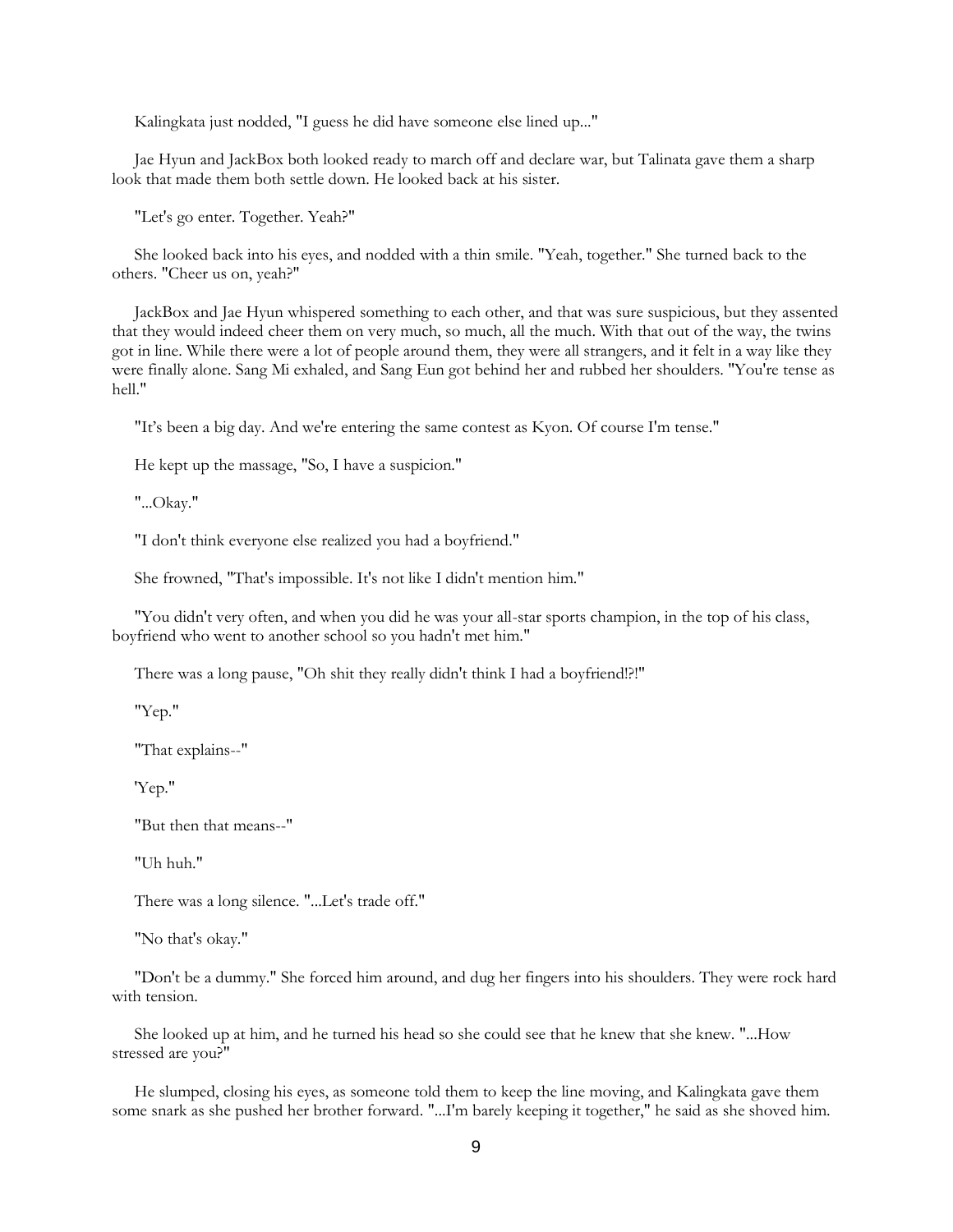"That's not okay! You can't just keep this stuff in!"

He spun on her. "What else was I supposed to do? Mom has been a basket of nerves, she's on the verge of breaking down. Dad is even more exhausted than usual. Min Jun just shut himself away with his work. And... and you've been just gone. You just went into your games and disappeared for days." His eyes were bubbling with tears. "Someone had to hold things together, Sang Mi. I didn't want it to be me, but someone had to--"

She wrapped her arms around him, and he stopped mid sentence. "I'm sorry."

"I miss her so much, Sang Mi. I miss grandma."

"...I know."

"It's been so hard."

"I know. You deserved better."

A man coughed loudly. "Could you please keep moving, you're up next."

He began fumbling for a tissue in his pockets, and Sang Mi reached up and wiped his tears with the cuff of her shirt.

"You'll get it all dirty."

"My brother is more important than my stupid shirt."

He gave a little laugh. "One of us should really bring tissues sometime."

"Not me, I'm not bringing a purse if I can help it."

"I could rock a purse."

"You know, I think you could. A lot of guys can't."

The man running the line, with some desperation, coughed even louder. "Yes, yes very touching, extremely moving sibling bonding moment, I'm honored to see it, now please get on stage before someone yells at me."

"--sorry!" the twins shouted in tandem and rushed up onto the platform in a hasty advance that put them right in the sights of Kyon and his female companion.

"The next match is between Kyon and Tetora of our local Academy 2, and Sang Mi and Sang Eun, twin siblings from over at Academy 27!"

The four participants walked up to each other.

Sang Mi looked ready to murder someone.

Sang Eun looked ready to happily assist in hiding a body.

Kyon looked terrified.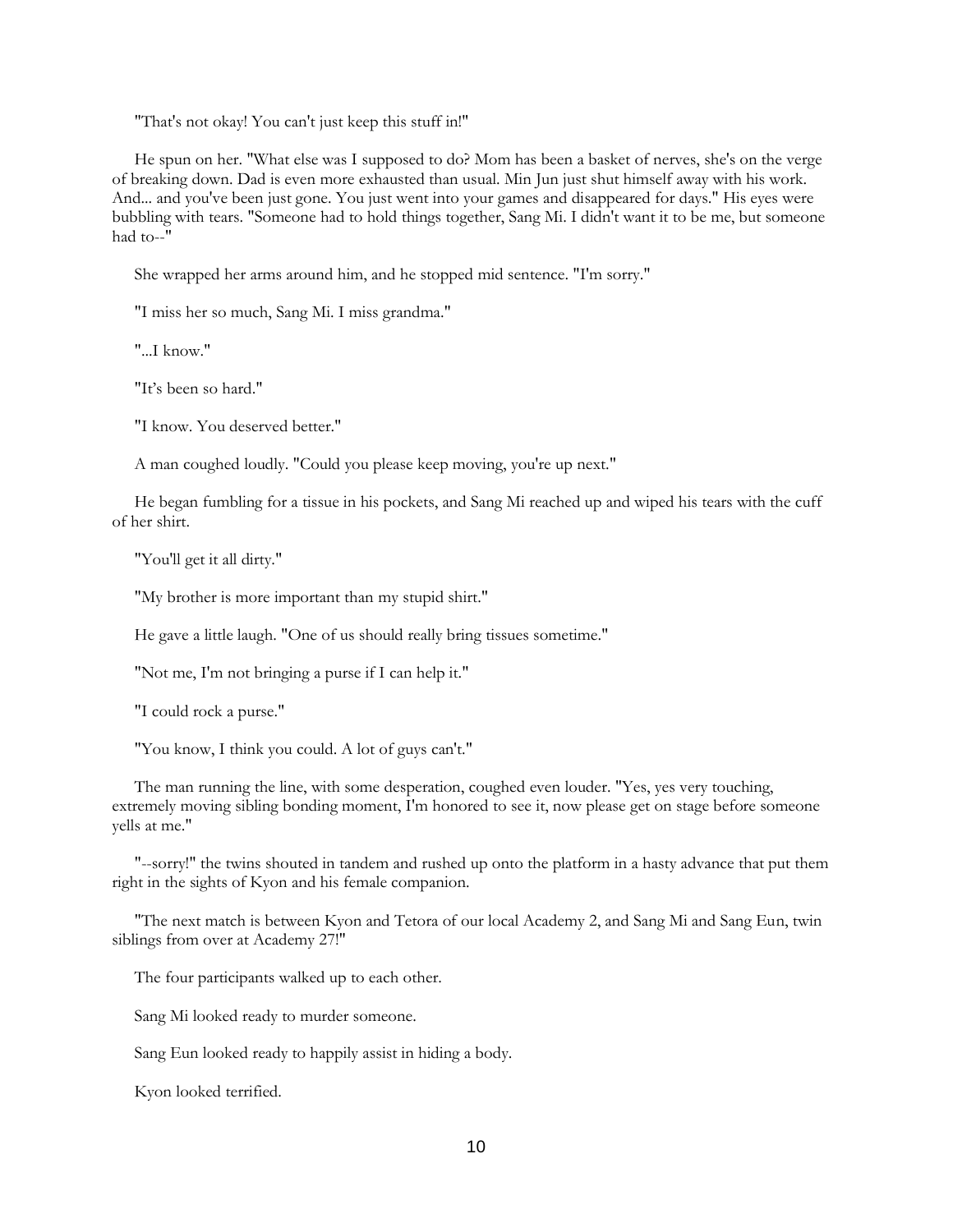Tetora looked confused at the strange energy around her.

"Um, do you guys know each other?" she asked curiously, her hair was dark brown with straight bangs, the rest an even cut just below chin level. Frustratingly, she was wearing a Welkinridge t-shirt.

Sang Mi put on an obviously fake smile. "Oh, I just know this boy here because we dated for a year and a half. You know. As you do."

Tetora glanced between the two of them. "Oh! Well..." she extended a hand, trying to break the tension. "I'm Tetora, you must be Kalingkata then? Kyon and I have been dating for a little over a month now--"

Sang Mi shook her hand politely, and then her grip got a little too intense as she hit the end of her sentence. "A little over a month you say?" She looked at her brother. "Did you hear that, Talinata?"

"I sure did. What a very interesting amount of time."

Kyon gave an awkward laugh. "Yeah, look I wasn't thinking I was going to run into you here..."

"Oh you didn't?" Sang Mi said. "Sure seems like there were some things I deserved to know... I don't know... a little over a month ago?"

Tetora looked even more confused. "What's she talking about?"

"...We'll talk about that later--"

The announcer coughed into the microphone. "If the participants could stop talking, please, and get to their places...."

The two pairs scrambled over to their dance pads: each one was a touch-pad with markings delineating spots to hit with their feet. A giant hologram appeared in front of them of a fairly popular band, "Extra Sour Grapes," which waved to the audience as though they were really there.

As the fake band tore into the song, they started dancing.

Kyon and Tetora were in perfect sync, focused. Their feet moved in tandem, and they even pulled off some fancy moves for the audience, Kyon swinging her over to his pad as he leapt to hers.

Sang Mi and Sang Eun started just as good. Their feet moved in a flurry--they'd practiced this game together at home many times. They were good at it.

But then something happened.

Sang Mi put her hands up in the air, and moving them up and down, did a really silly little dance, looking over at her brother.

And he laughed, and did a little jig in time to the music, which made her laugh.

It only continued from there, each trying to top the other in being silly, making their sibling laugh more and more till they had forgotten they were on stage at all, supporting each other at the shoulders as they cracked up into tearful fits of laughter.

"The winners are--Kyon and Tetora! Easily, surprisingly."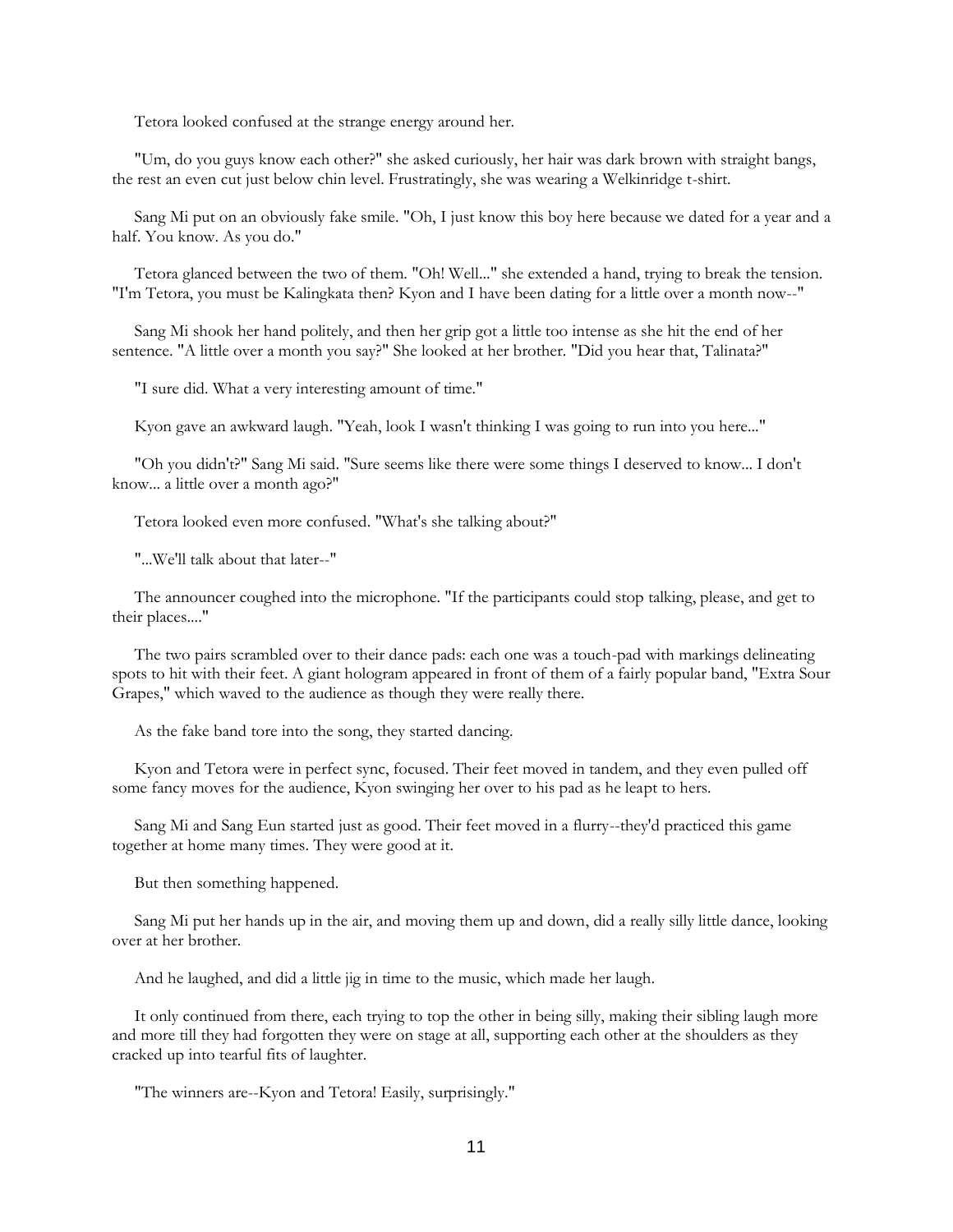The couple waved to the crowd, and as they did so, the twins turned their back on them, and walked off the stage, arms around each other, still laughing.

Some distance away, Kyon and Tetora got down from the stage themselves, and looked on warmly at the departing siblings.

"…So really, what was that she was saying about over a month ago?"

Placing his hand on his girlfriend's shoulder he smiled. "…Don't worry about it. And look, they're happy. I guess things worked out in the end."

He felt a hand fall on his shoulder, and he and Tetora looked over to see JackBox and Jae Hyun who were smiling darkly at them.

"Oh, you thought this was over?" JackBox said.

"It's nowhere near over," Jae Hyun said, holding up his phone with their entry to the Free Dance X-treme Tournament on it. "The twins might be okay having fun with losing…"

Tetora and Kyon flinched back into each other's arms as the Jae Hyun and JackBox's glowers increased.

"But we're going to annihilate you!" the romantic rivals said in unison, turning into a joint maniacal laugh.

Kalingkata looked over, "Aw, it looks like everyone is getting along.!"

Talinata coughed. "…Yeah sure let's go with that."

The next round of the tournament, Kyon and Tetora did in fact face JackBox and Jae Hyun, which didn't make sense according to the tournament line up, but after a talking-to by JackBox the organizer seemed to understand that this was going to happen if he valued himself.

This round of the dance competition was indeed brutal.

Jae Hyun and JackBox were merciless, a word which had previously never been applied accurately to a family fun dance game tournament. The audience watched with awkward but impressed stares as they somehow did all of their dance moves while giving the other participants death-stares.

Needless to say, they won, leaving the other couple to walk off defeated, and then begin what appeared to be a very heated conversation offstage.

The rivals also won the whole tournament, which then led to a fight about which one of them would give Kalingkata the commemorative Teddy Bear they'd won.

Kalingkata looked on from a distance, licking an ice cream cone with her other friends.

"They look pretty good together," she mused, as the pair began an intense rock paper scissors competition over Teddy Bear gifting rights.

Li Xiu laughed. "Oh man do not let them hear you say that."

"Huh?" Sang Mi said.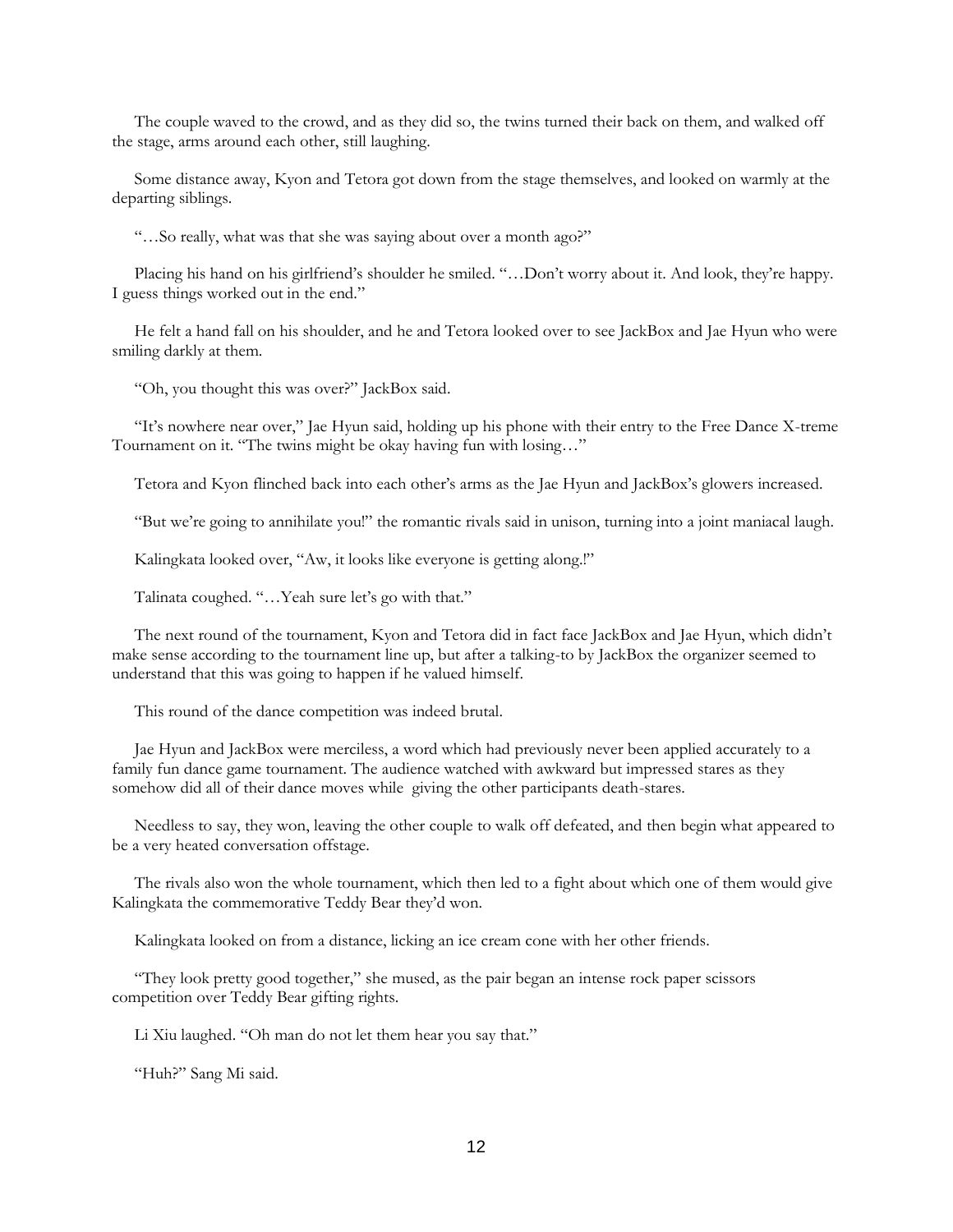"Huh?!?" Jae Hyun and JackBox said.

"It's just great to see them spending time together, Jae Hyun is usually glued to me so it's nice to see him take interest in another girl, you know?" Sang Mi meant something rather different than this sounded like to the rest of them. Of course, no one picked up on this except her twin.

Looking between the three of them, Li Xiu, who had previously come to the right conclusion, suddenly came to several wrong conclusions in very quick succession. "Oh my god, I totally misread that." She hadn't. "This whole time.. JackBox and Jae Hyun were flirting?"

"WHAT?" they said in unison.

"Oh my god they replied in unison," Tsetseg said, dropping her candy bar.

Li Xiu squinted at JackBox as if assessing a threat.

"It's not what you—" they continued in unison. "Stop that!" They yelled at each other in unison, each getting more frustrated and red in the face.

"I don't like anyone!" JackBox said.

"Well—I don't like anyone either!" Jae Hyun protested too much. Sang Mi stared unconvinced.

"For the record, I, Cao Li Xiu, also don't like anyone," she said trying to sound cool and debonair but coming off more like a guy butting in to say 'I agree with that' at the end of a discussion.

Ryan, Tsetseg, and Bashrat tried hard not to get involved further by beginning a very boring conversation about if 'blue' counted as an ice cream flavor, and succeeded.

Sang Mi looked between the suddenly awkward situation and stood up; her brother looked up at her nervously, but she gave him a wink. "And I, Kalingkata, like all of you. Because you're my best friends."

The awkward tension fell away suddenly, and Tsetseg let out an audible "awww."

Talinata grinned. "I think I could say the same."

"Well now that we've resolved that no one is romantically interested in anyone, happy new year friends," JackBox said.

"Happy 2387, I'll be glad to leave 2386 in the gutter," Kalingkata said, sitting back down.

Li Xiu smiled. "So, got any new year's resolutions?"

Sang Mi leaned her head on Sang Eun's shoulder, watching as JackBox and Jae Hyun began a noisy discussion they hoped was overheard about all the reasons they could not be attracted to each other "Not really. I'm just happy to be here. This time last year things weren't this lively. I went to school, went home, ran, did homework, played video games, and went to sleep. Same thing every day. And I wasn't unhappy with that honestly but…"

Li Xiu smiled. "The company is nice."

"Yeah," she agreed. "The company is good. Let's keep it that way.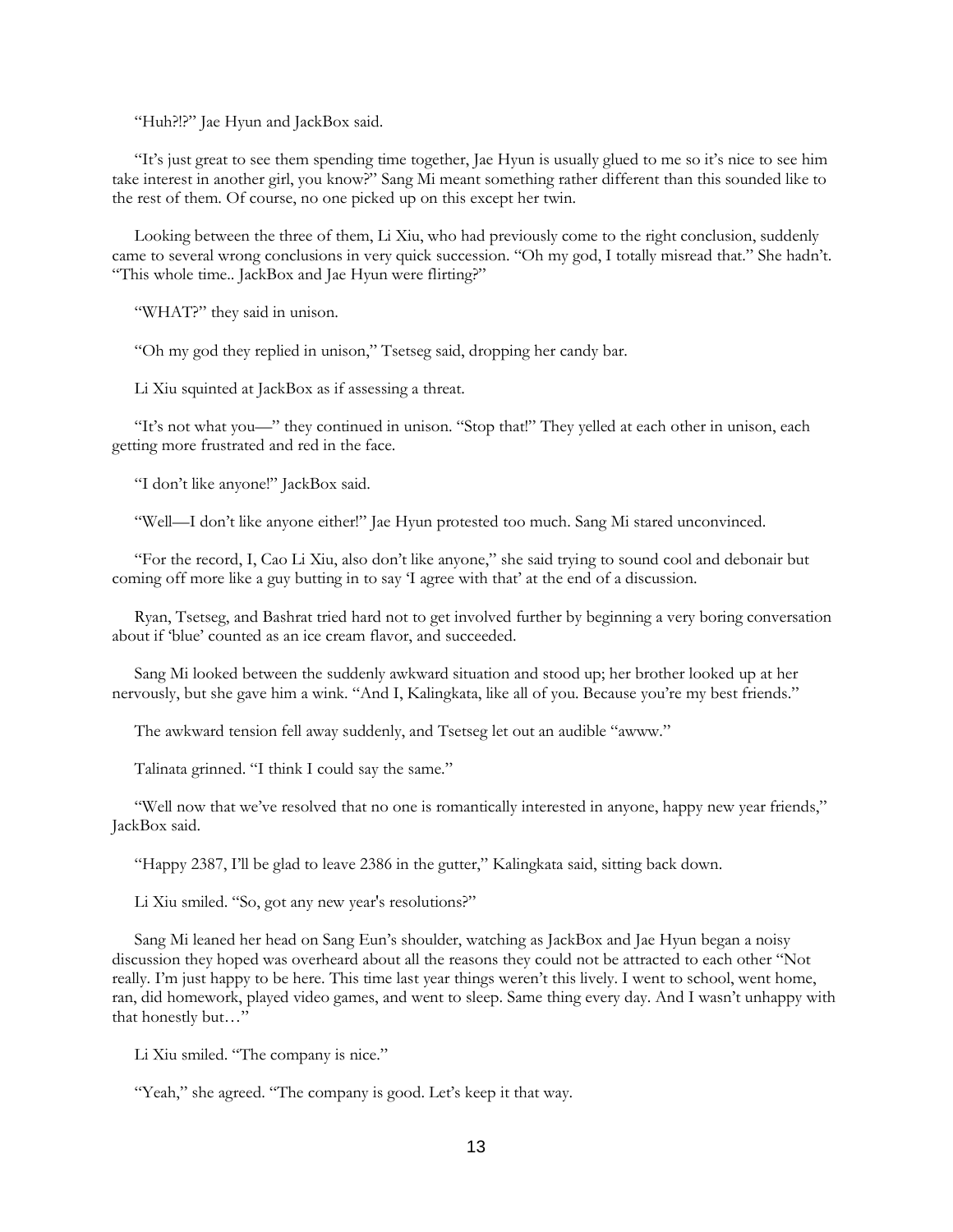## *Available Now From Arcbeatle Press*



Humanity has fractured, and now in its cracks the seeds of the greatest conflict humanity has ever known begin to take root…

Rogan Hallard is on the trail of a rogue scientist, but in trying to catch him and the secrets he stole, Hallard and his crew will find themselves in the crossfire of more than one hidden agenda…

Higen Orochito's ancestors created Shocho: an AI powerful enough to run an entire planet. But when Higen begins to suspect that Shocho is malfunctioning, how can he save both his family and the future? Jack Wilgress lost the family that raised and loved him in order to eke out his own freedom. Now, the family that he found on the edges of space could be lost too, but Wilgress isn't going to take that threat lying down.

Featuring three novellas by Nathan P. Butler (Star Wars Tales), Sean E. Williams (Wonder Woman), and Jim Perry (Bladewielders), with a brand new short story by James Wylder (Cwej: Down the Middle). Based on the universe created by writers like New York Times Bestselling Author Michael Stackpole, comes the return of the cult-classic series from Decipher, Inc. and Arcbeatle Press. The journey to the Battle of Phobos begins here. Whose side will you be on?

## *Grab the book now, and begin your adventure… [https://www.amazon.com/WARSONG-Preludes-Battle-Phobos-](https://www.amazon.com/WARSONG-Preludes-Battle-Phobos-Book-ebook/dp/B09ZH5FTQQ)[Book-ebook/dp/B09ZH5FTQQ](https://www.amazon.com/WARSONG-Preludes-Battle-Phobos-Book-ebook/dp/B09ZH5FTQQ)*

*WARS is Copyright Decipher Inc., WARSONG is Copyright Arcbeatle Press and Decipher Inc. WARSONG: Academy 27 is Copyright Arcbeatle Press and Decipher Inc. WARS and all associated characters and concepts are the property of Decipher inc. This is a work of fiction. Any resemblance to people, places, events past or present is purely co-incidental. Arcbeatle Press is owned and operated by James Wylder, and is based out of beautiful Elkhart Indiana. This story is copyright 2022 Arcbeatle Press and James Wylder. Edited by James Wylder, Dillon O'Hara, and Jo Smiley.*